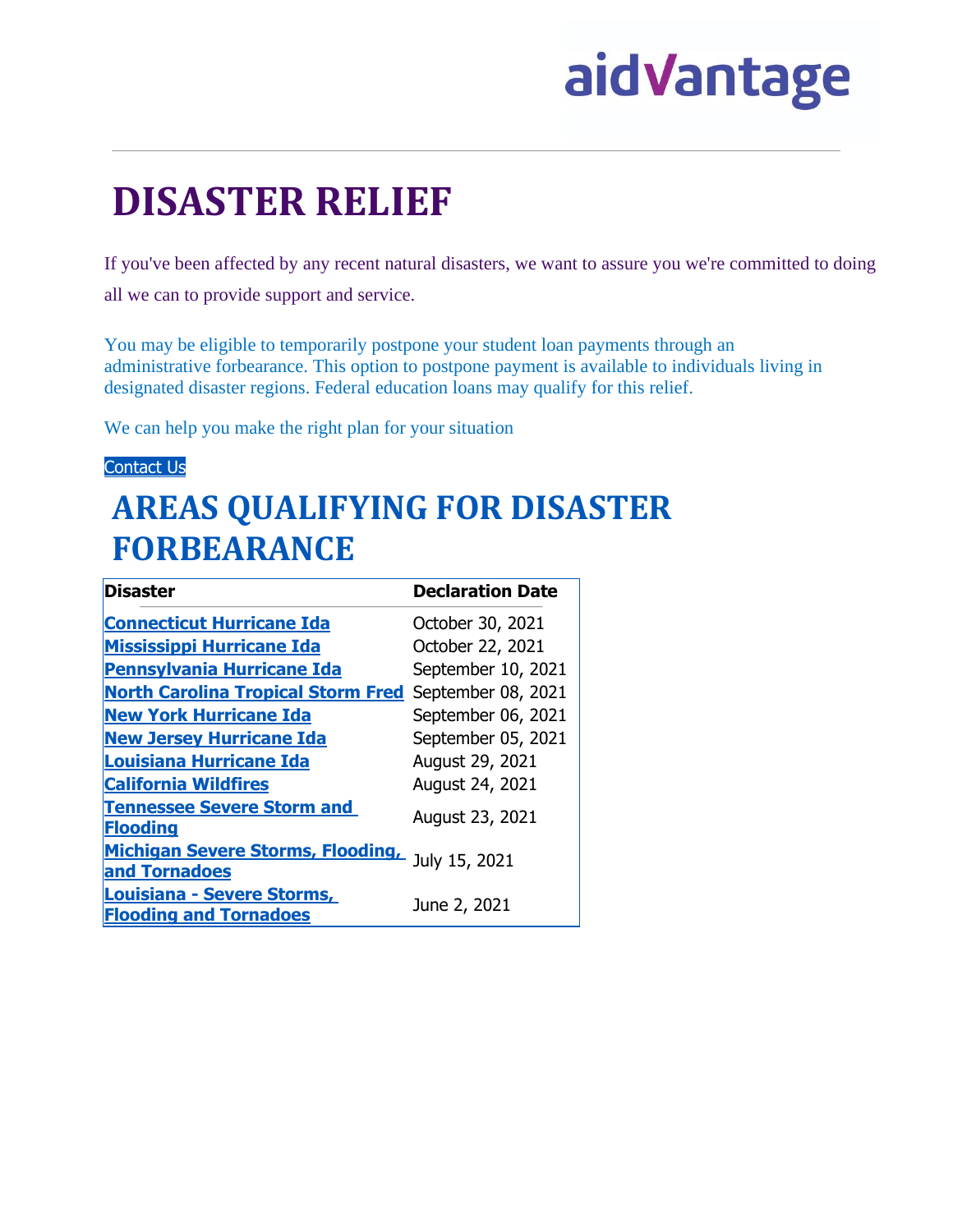

#### **WE'RE HERE TO HELP YOU.**

We know that these are difficult times for you. We will do everything we can to provide flexibility in managing your loan payments in the weeks ahead.

Look out for communications from us about your options. You may also call us at 888-272-5543 to discuss your available repayment options.

#### **WHAT IS DISASTER RELIEF ADMINISTRATIVE FORBEARANCE?**

When we proactively provide you with a disaster relief administrative forbearance because you live in a designated disaster area, interest that accrues during the administrative forbearance is not "capitalized" — that is, added to your principal balance — when this forbearance ends. Because interest still accrues, you're encouraged to make payments if you can. Borrowers who qualify for the disaster relief administrative forbearance may typically receive up to 90 days of payment postponement.

Borrowers who received a separate administrative forbearance to resolve any delinquency prior to the disaster relief administrative forbearance begins may see unpaid accrued interest capitalize at the end of the original forbearance.

Borrowers seeking additional forbearance following the completion of the disaster relief administrative forbearance may also see their interest capitalize.